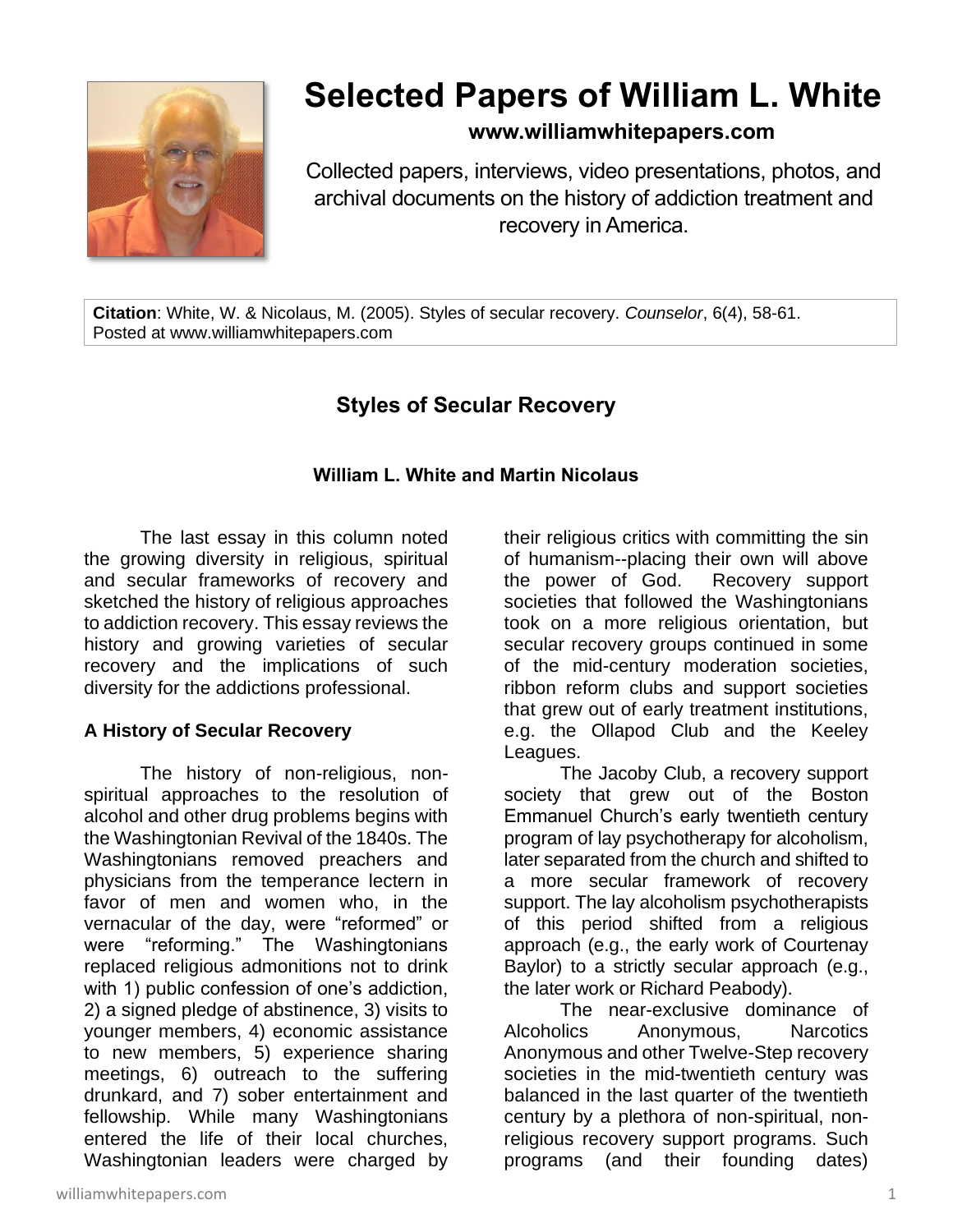included Women for Sobriety (WFS) (1975); Secular Sobriety Groups (later renamed Secular Organization for Sobriety—Save Our Selves (SOS) (1985); Rational Recovery (RR) (1986); Men for Sobriety (MFS) (1988); Moderation Management (MM) (1994); SMART Recovery (1994); and LifeRing Secular Recovery (LSR) (1999). Many of these groups were influenced by the work of Carl Rogers and Albert Ellis. The growth of religious and secular alternatives to Twelve Step programs has produced the largest continuum of recovery support structures that has ever existed in history.

#### **LifeRing: Organizational and Membership Profile**

One of the more recent secular recovery support societies is LifeRing Secular Recovery. To provide a more indepth look at secular recovery, we provide a brief profile of the history and current status of LifeRing. LifeRing was officially founded in 1999, though many of its early members had been previously involved in Secular Organizations for Sobriety (SOS). Since 1999, LifeRing has provided mutual support through participation in face-to-face meetings (80 groups in 20 states and four countries) (69% of members), the LSR email list (43% of members), participation in online [\(www.unhooked.com\)](http://www.unhooked.com/) chat rooms (33% of members), Internet forum (bulletin board) (18% of members), LifeRing social events (14% of members), or attendance at a LifeRing Congress (16% of members). LifeRing members also consume a growing body of secular recovery literature.

A just-completed survey of LifeRing members provides a profile of those involved with secular recovery. Based on a survey of 401 members, LifeRing members are predominately middle-aged (average 48), White (81%), educated (81% with college experience and 46% with a bachelors or advanced degree), and close to genderbalanced (men, 58%; women, 42%). Members report diverse religious backgrounds (Protestant, 31%; Catholic, 25%; Jewish, 4%; other, 16 %; and none, 24%), although 82% report either no

LifeRing members participate in the organization to support their own recovery (84%) or to provide personal or professional support for the recovery of another. Most members began participation in LifeRing following referral by a counselor or friend in recovery or by discovering LifeRing on the Internet. Three-fourths of LifeRing members had prior contact with a Twelve Step program before their involvement in LifeRing.

#### **Distinguishing Themes**

The critical difference between religious/spiritual and secular programs of addiction recovery rests primarily on different views of the source through which addictive behavior is corrected. The former, via the concepts of religious surrender or AA's concept of powerlessness, posit that only external, transcendent resources (a Higher Power) can rescue the addict from his or her entrapment. Secular models, in contrast, acknowledge the power of addiction, but also posit an opposite power an irrepressible resilience--within the self that seeks freedom from the drug and pushes the addicted person toward recovery and a meaningful life. Women for Sobriety affirms the recovering woman's strength of character and posits the source of recovery inside the self; Rational Recovery relies on the power of a rational brain to wage battle against the inner Beast; SMART Recovery extols the virtue of self-reliance, assertive problem solving and lifestyle balance; and LifeRing paints an addict self and a sober self struggling for dominance within the recovering person. The themes of most secular recovery groups are illustrated in LifeRing's "Three-S" philosophy: sobriety ("We do not drink or use, no matter what."), secularity (the inclusion of people of all faiths and no faith within a mutual support process that emphasizes achieving recovery through human rather than divine intervention), and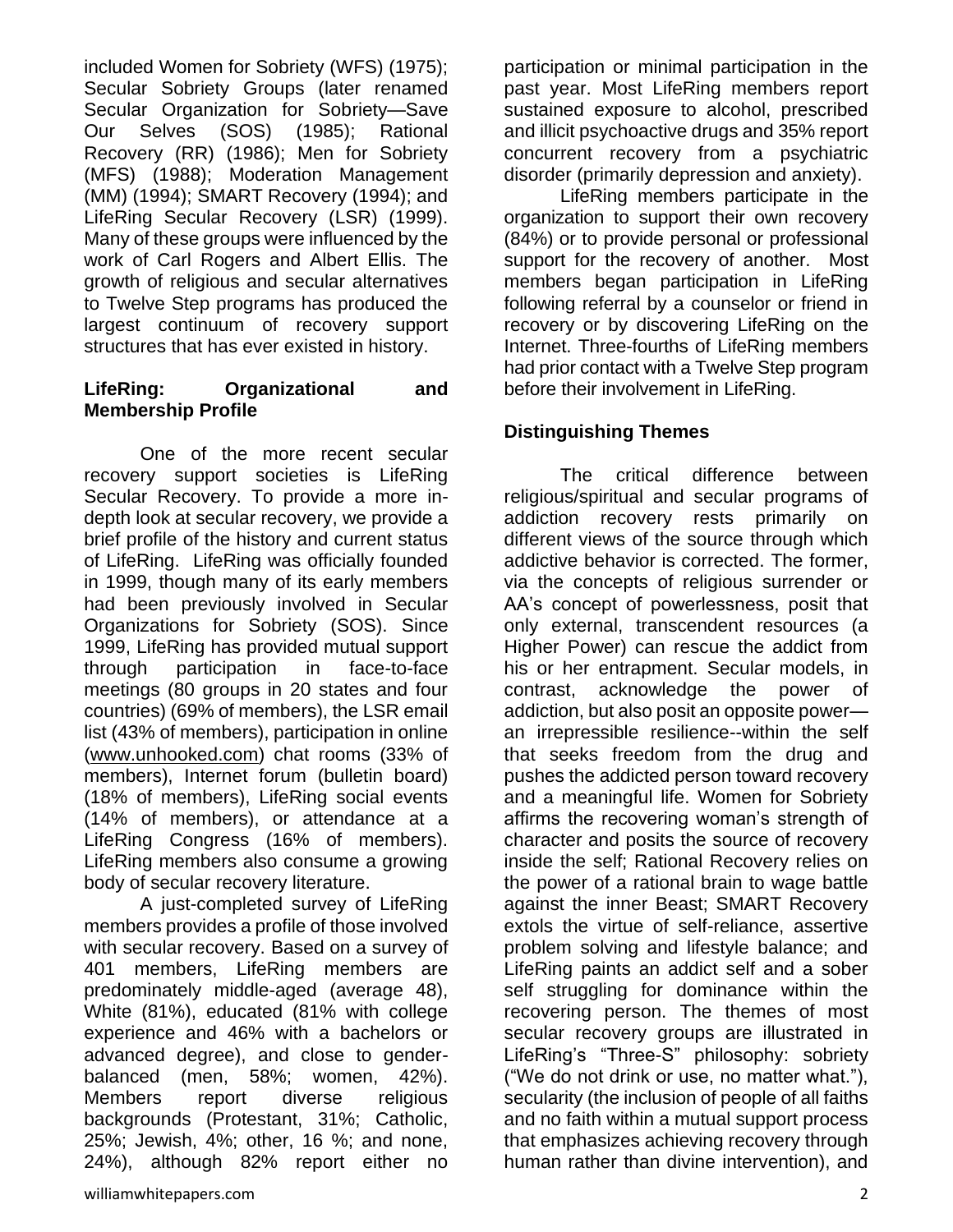self-help (a focus on individual motivation and effort).

Religious, spiritual and secular addiction recovery support groups are similar in their practical tools for problem resolution, warm social fellowship, and emphasis on experience sharing. In spite of these similarities, secular groups are distinguished by lack of references to religious deities, less emphasis on self-labeling ("alcoholic" and "addict"), greater emphasis on personal empowerment, an openness to crosstalk (direct feedback and advice), the lack of formal sponsorship, and encouragement to complete a recovery process and move on to a full, meaningful life (rather than sustain meeting participation for life). Some of the secular groups (e.g., SMART Recovery) also use volunteer professional advisors (persons not in personal recovery) to facilitate and speak at meetings.

#### **Implications for Counselors**

So what are the implications of this growing diversity of styles of recovery for the addictions professional? Addiction counselors across the country are developing new understandings and changing their clinical practices based on this diversity. These new understandings include the following.

**There are multiple pathways of long-term recovery.** People are resolving alcohol and other drug problems of variable severity through **r**eligious, spiritual and secular approaches, and are doing so with and without formal recovery mutual aid involvement and with and without professional treatment (Humphreys, 2004; Dawson, et. al., 2005). Religious, spiritual and secular recovery support groups all contain a core of members who have achieved stable, long-term recovery.

**Client choice enhances recovery motivation and recovery outcomes.** The addition of a secular option introduces an element of choice into treatment planning that can generate powerful motivational benefits for some clients. Patient choice is today standard practice in medical treatment of heart disease, cancer, and other primary disease, and the value of choice is being increasingly confirmed in behavioral health research (Hester & Miller, 2003). The celebration of recovery pluralism and a philosophy of choice should be the core of comprehensive systems of care for substance use disorders.

**Pathways of long-term recovery differ in their core ideas, sense-making metaphors, and their rituals and techniques of recovery initiation and maintenance**. These differences are reflected in the growing variety or recovery mutual support societies. The implication of this understanding is that counselors need to provide a menu of ideas, metaphors, rituals and techniques that are as diverse as the client populations with whom they are working.

**Acknowledging the legitimacy of secular recovery groups or referring individuals to such groups does not, per se, undermine a program's abstinence orientation.** Although the major moderation group in the United States (Moderation Management) is secular in its orientation, most secular groups are strongly abstinence-oriented. The addition of an abstinence-based secular option within programs with a strong abstinence philosophy reinforces the abstinence message from two otherwise philosophically divergent positions.

**The addition of a secular option does not automatically engender tension or friction between clients in treatment**. Groups such as LifeRing have been operating side-by-side with 12-step groups on the same treatment premises for years without antagonism. Seeing the diversity of ways people are resolving alcohol and other drug problems tends to enhance client confidence in the prospects of recovery and engender tolerance toward these different pathways.

**People seeking recovery may use religious, spiritual and secular frameworks exclusively, concurrently or sequentially.** Individuals may learn to reinterpret a single framework over the span of recovery, may use simultaneous involvement in multiple recovery support societies to meet different recovery needs, or may use one framework to initiate